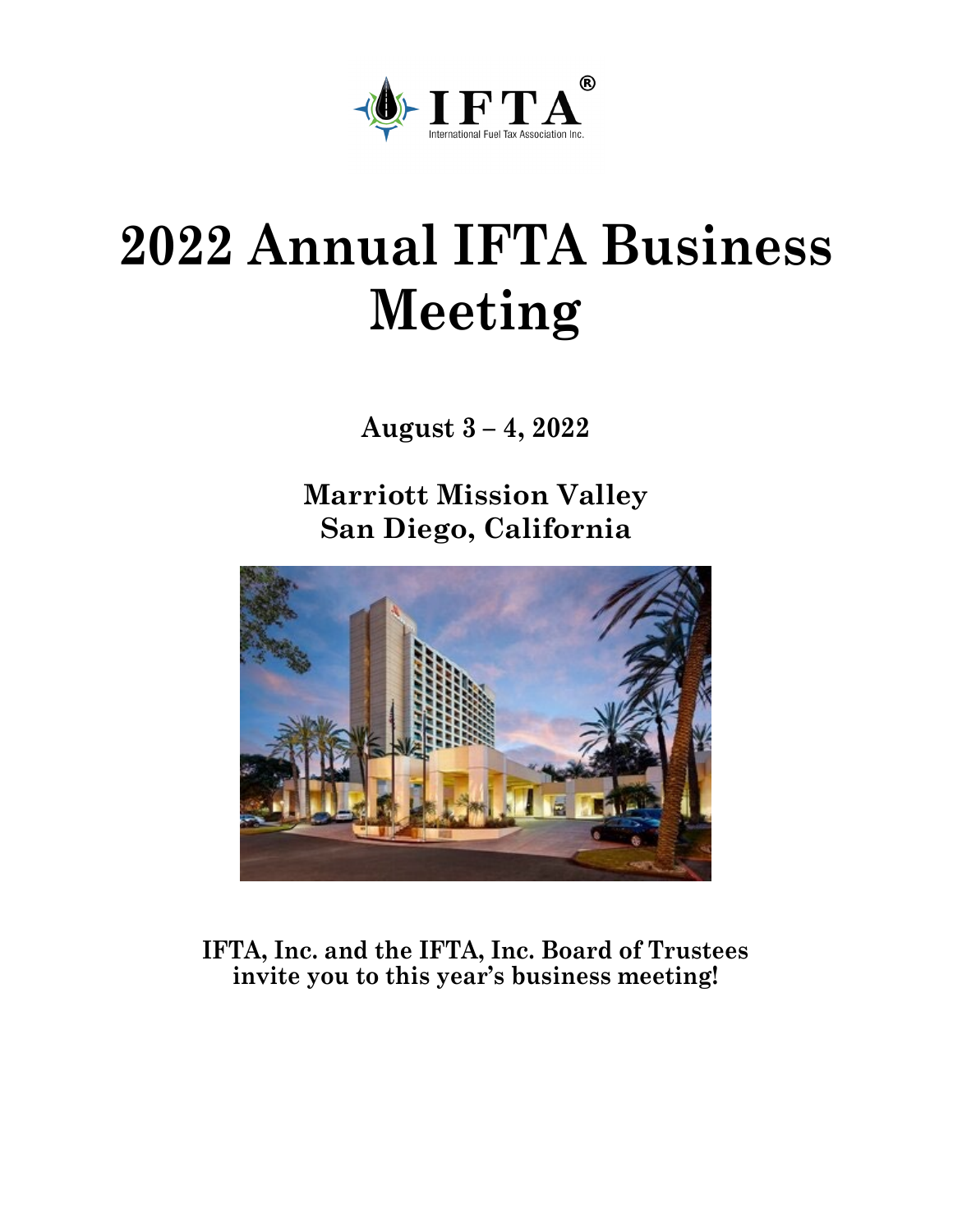# **Preliminary Agenda August 3 – 4, 2022 San Diego, CA**

Presiding: Ms. Antoinette Tannous (QC), President of the IFTA, Inc. Board of Trustees Assisting: Mr. Carmen Martorana, Jr., Executive Director, International Fuel Tax Association, Inc.

# **Pre-Meeting Day – August 2 (Tuesday)**

1:00 pm – 5:00 pm Meeting Check-In and Assistance

3:00 pm – 5:00 pm Industry Advisory Committee Meeting *Dennis Vanderslice, ARI Fleet, Chair*

# **6:00 pm – 8:00 pm Reception**

*Opening Reception Sponsored by: ProMiles*

# **Day 1 – August 3 (Wednesday)**

*7:00 am – 8:30 am Breakfast Buffet*

# 7:00 am

Meeting Check-In and Assistance

 $7:30$  am  $-8:30$  am

Welcome New Attendees (*optional*)

This session is open to all attendees. Please plan to attend if you are a new Commissioner, new to IFTA, or you just need a refresher! We will also be reviewing the NEW ballot procedures occurring at this meeting! *Ms. Christie Chewning (NC) and Ms. Helen Varcoe (MT), Vice-President*

8:30 am – 9:00 am Assemble Welcome and Call to Order National Anthems Roll Call of Voting Delegates Welcome to our Sponsors, Industry, and Association Partners *Ms. Tannous and Mr. Martorana*

**9:00 am – 12:00 pm General Session**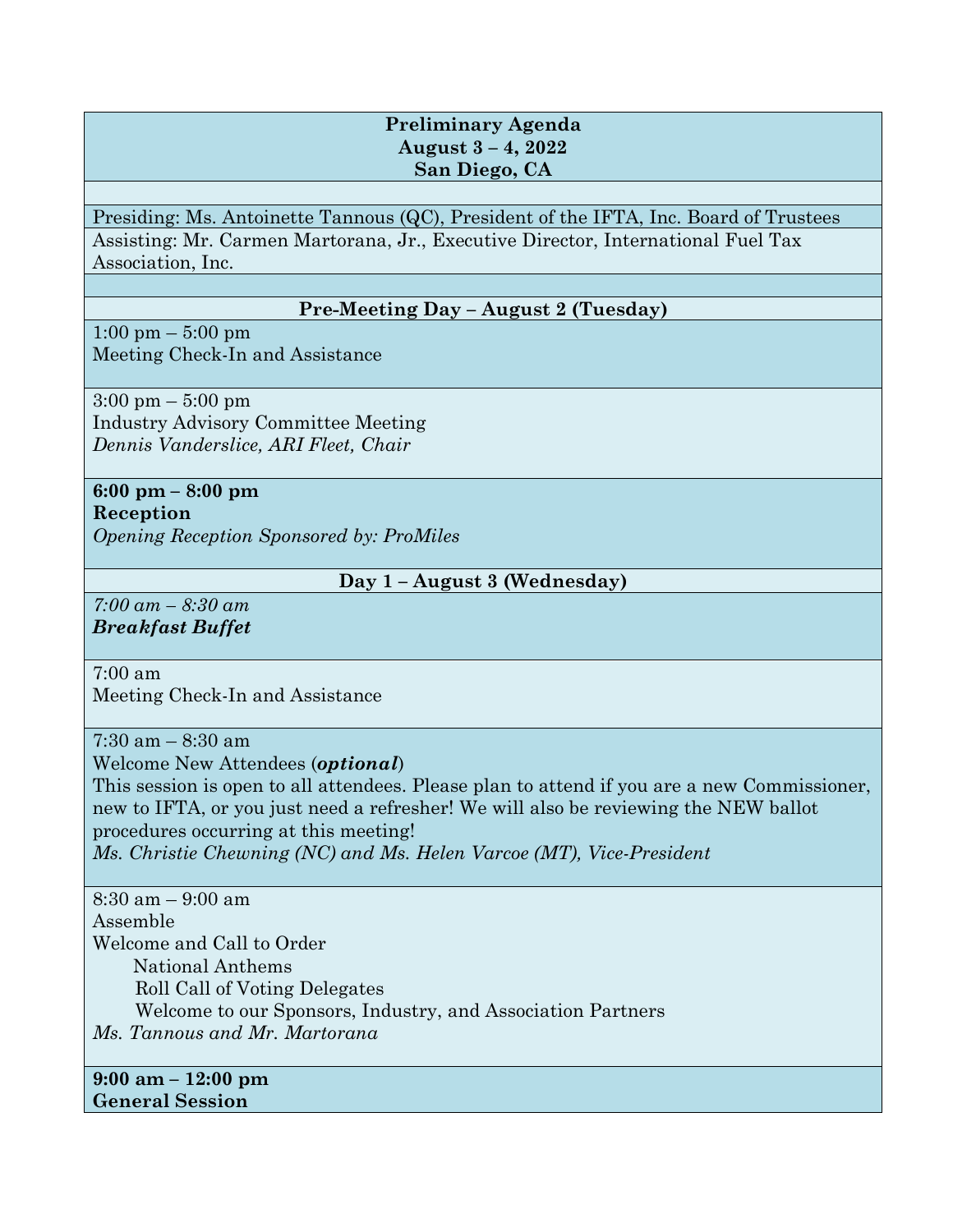$9:00$  am  $-9:15$  am Approval of the 2021 Annual Business Meeting Minutes *(Vote Required) Ms. Tannous*

9:15 am – 9:30 am President's Report *Ms. Tannous*

9:30 am – 9:45 am Election Committee Report Election of Board Members *(Vote Required) Mr. Scott Bryer (NH), Board Ex-Officio and Ms. Tannous*

9:45 am – 10:30 am ACT Expo Keynote Speaker *To Be Announced*

*10:30 am – 10:45 am Networking Break*

10:45 am – 11:00 am IFTA, Inc. Financial Report / FY23 Budget *(Vote Required) Ms. Tannous and Mr. Martorana*

11:00 am – 11:30 am Ballot 1-2022 *(Vote Required) Board Representative To Be Announced*

11:30 am – 12:00 pm Ballot 2-2022 *(Vote Required) Mr. Kelly Heaton (AR), Audit Committee Chair*

*12:00 pm - 1:15 pm Richard L. Reeves IFTA Leadership Award Presentation and Luncheon Sponsored by FAST Enterprises*

**1:15 pm – 3:00 pm General Session**

1:15 pm – 1:45 pm Ballot 4-2022 *(Vote Required) Canadian Representative To Be Announced*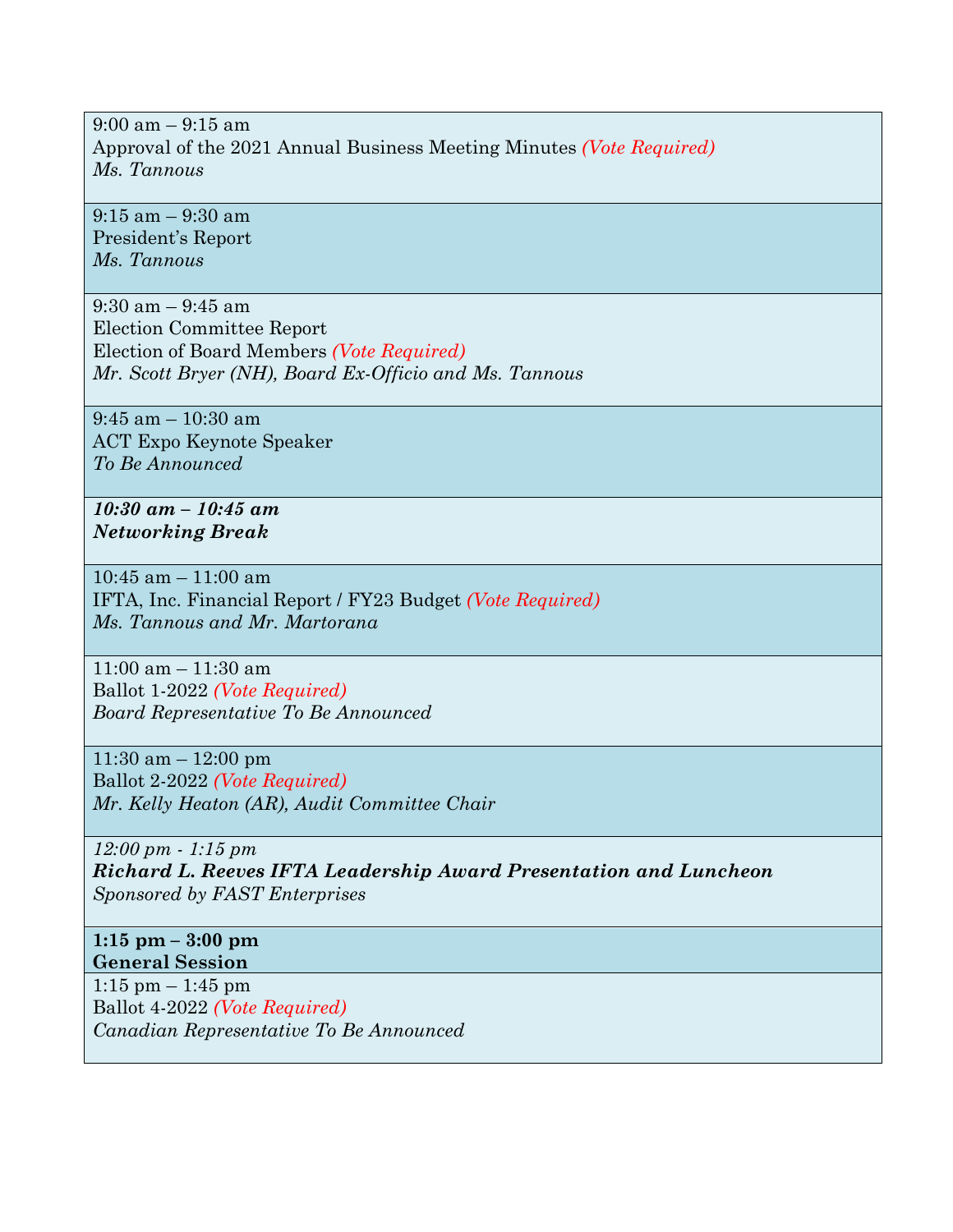1:45 pm  $-$  3:00 pm Alternative Fuels Working Group Report IFTA, Inc. Bylaws *(Vote Required)* Ballot 8-2022 *(Vote Required) Presenters To Be Announced*

*3:00 pm – 3:15 pm Networking Break*

# **3:15 pm – 4:00 pm Regional Breakouts Session**

- Canada Region
- $\triangleright$  Midwest Region
- ▶ Northeast Region
- $\triangleright$  Southeast Region
- West Region

#### **4:00 pm – 5:00 pm General Session**

4:00 pm – 4:30 pm Town Hall Meeting *Moderators To Be Announced*

4:30 pm – 5:00 pm End of Day 1 Wrap Up Day 2 Preview *Ms. Tannous*

# **Day 2 – August 4 (Thursday)**

7:30 am Meeting Assistance Center

## *7:00 am – 8:30 am Breakfast Buffet*

*7:30 am – 8:30 am Morning Cup 'O Joe with ProMiles, Celtic, FAST Enterprises, and RSI Fill up your coffee cup and come spend an hour with our sponsor representatives and learn about their products, ask your questions, and see how they can help your organization.*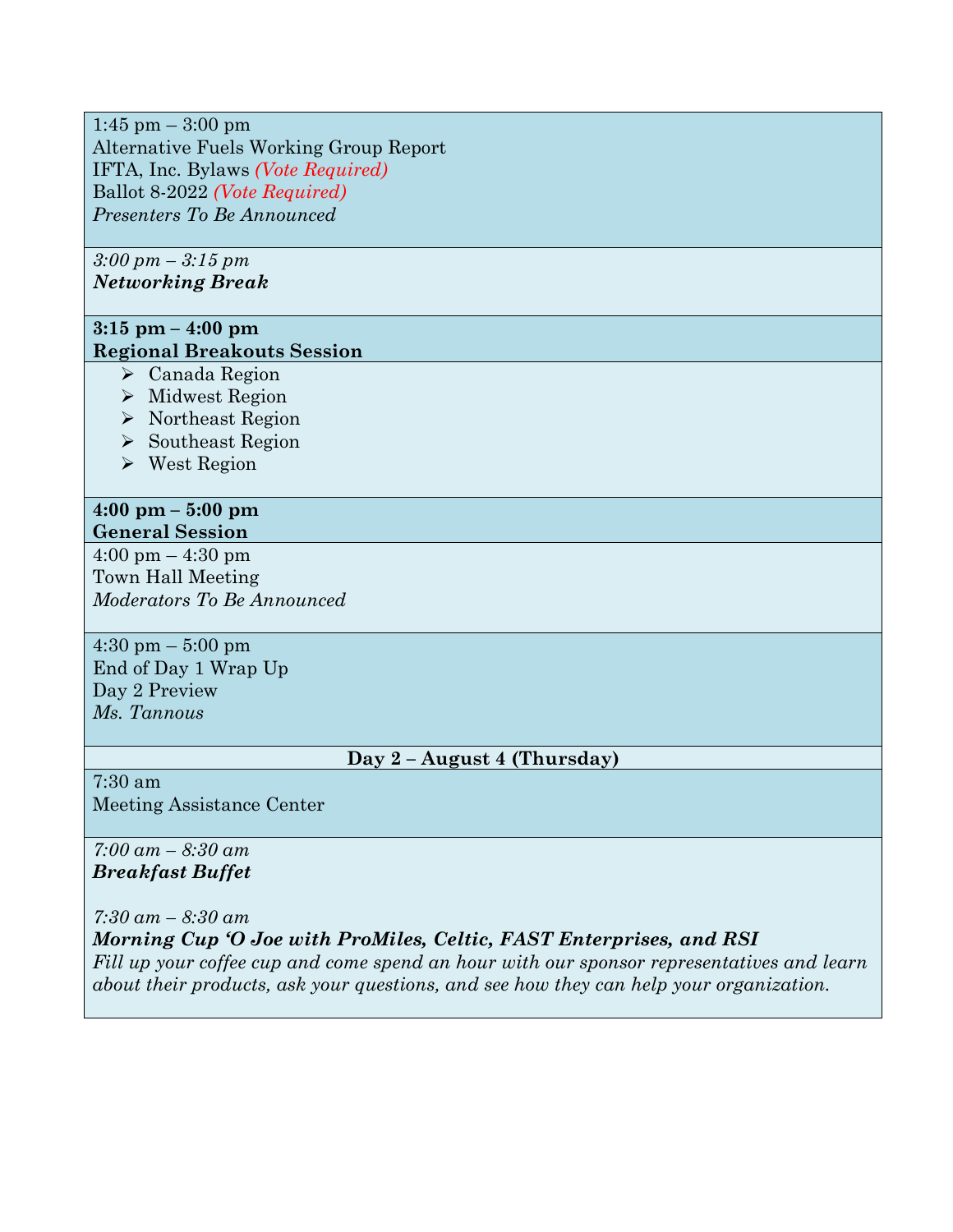$8:30$  am  $-8:45$  am Assemble Call to Order Roll Call of Voting Delegates *Ms. Tannous and Mr. Martorana*

8:45 am – 9:15 am Ballot 3-2022 *(Vote Required) Board Representative To Be Announced*

9:15 am – 10:00 am IFTA, Inc. Updates Learning Management System (LMS) Report *Mr. Martorana*

IFTA Clearinghouse Data Quality Plan *Mr. Rick LaRose,* IFTA, Inc. *Director of Administrative Services*

**10:00 am – 10:15 am** *Networking Break*

10:15 am – 10:45 am Ballot 5-2022 *(Vote Required) Ms. Alicia Ruiz (CA), Clearinghouse Advisory Committee Chair*

10:45 am – 11:15 am Ballot 6-2022 *(Vote Required) Ms. Ruiz*

 $11:15$  am  $-11:30$  am IRP, Inc. Update *Mr. Tim Adams, IRP, Inc. CEO*

11:30 am – 11:45 am ATA Update *Mr. David Bauer, American Trucking Association* 

**11:45 am – 12:45 pm** *Lunch (Provided)*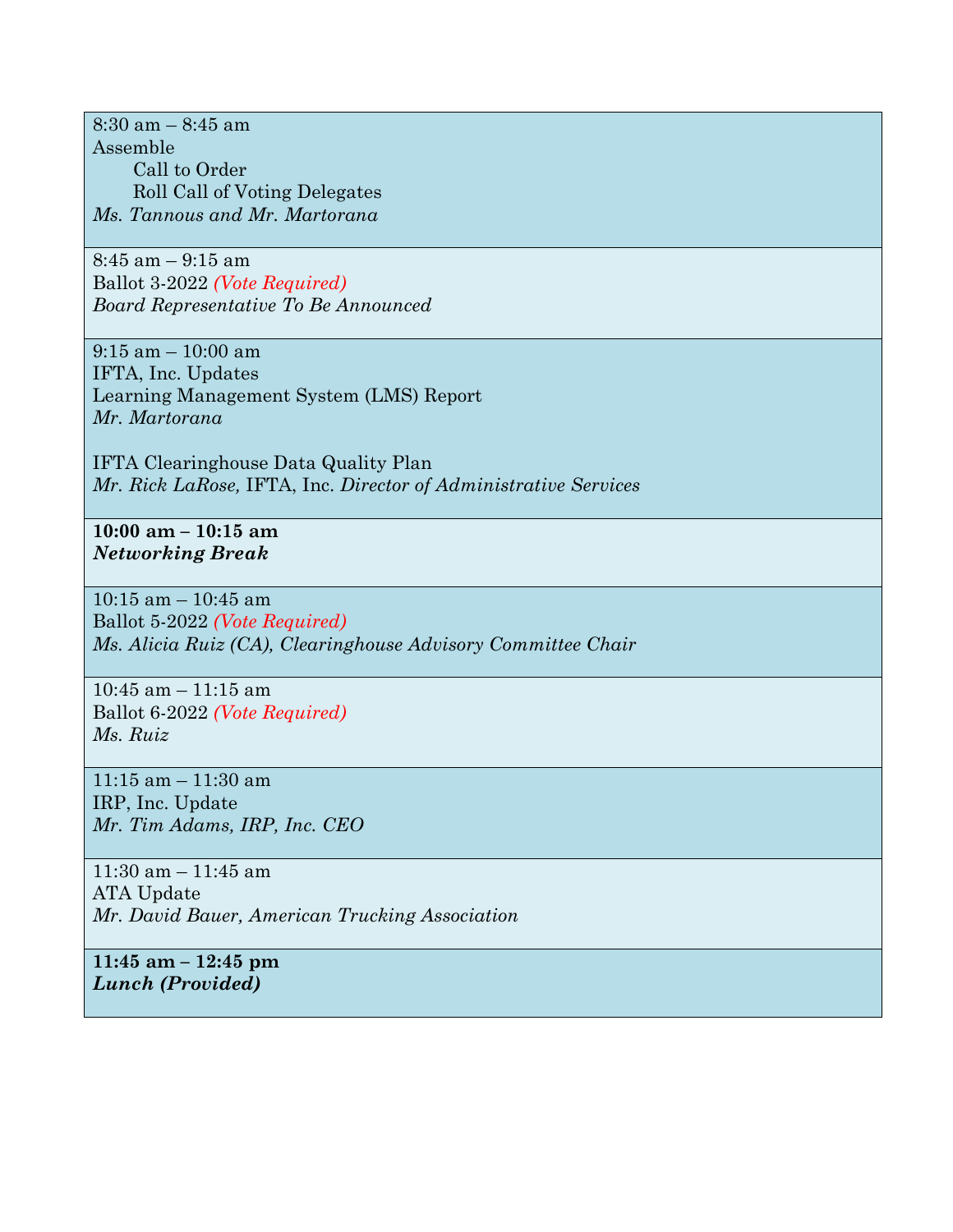**12:45 pm – 1:30 pm Concurrent Breakout Session 1**

A. Fuel Taxation – Legislative Processes at State and Province Levels

B. Industry

C. What's the Difference Between IFTA and IRP?

**1:30 pm – 2:15 pm Concurrent Breakout Session 2 2:15 pm – 3:00 pm Concurrent Breakout Session 3**

 $3:00 \text{ pm} - 3:15 \text{ pm}$ **Grab 'N Go Break** *(Provided)*

**3:15 pm – 5:00 pm General Session**

 $3:15$  pm  $-3:45$  pm Phase IV Pilot Update – MBUF *Ms. Dawn Lietz, EROAD*

 $3:45$  pm  $-4:15$  pm Audit Requirements Discussions

▶ SD/ND Records Review Ballot

- $\geq$  3% Requirement
- Mega Carriers
- Ballot 7-2022 *(Vote Required)*

*Mr. Darrin Gerry (SD)*

4:15 pm – 4:30 pm Strategic Plan

Create Working Group

*IFTA, Inc. Board of Trustees - Mr. Scott Bryer (NH), Mr. Wagner (NV), Ms. Chewning (NC), and Mr. Dany Couillard (NB)*

4:30 pm – 5:00 pm New Business 2023 Invitational Closing Remarks and Adjournment *Ms. Tannous*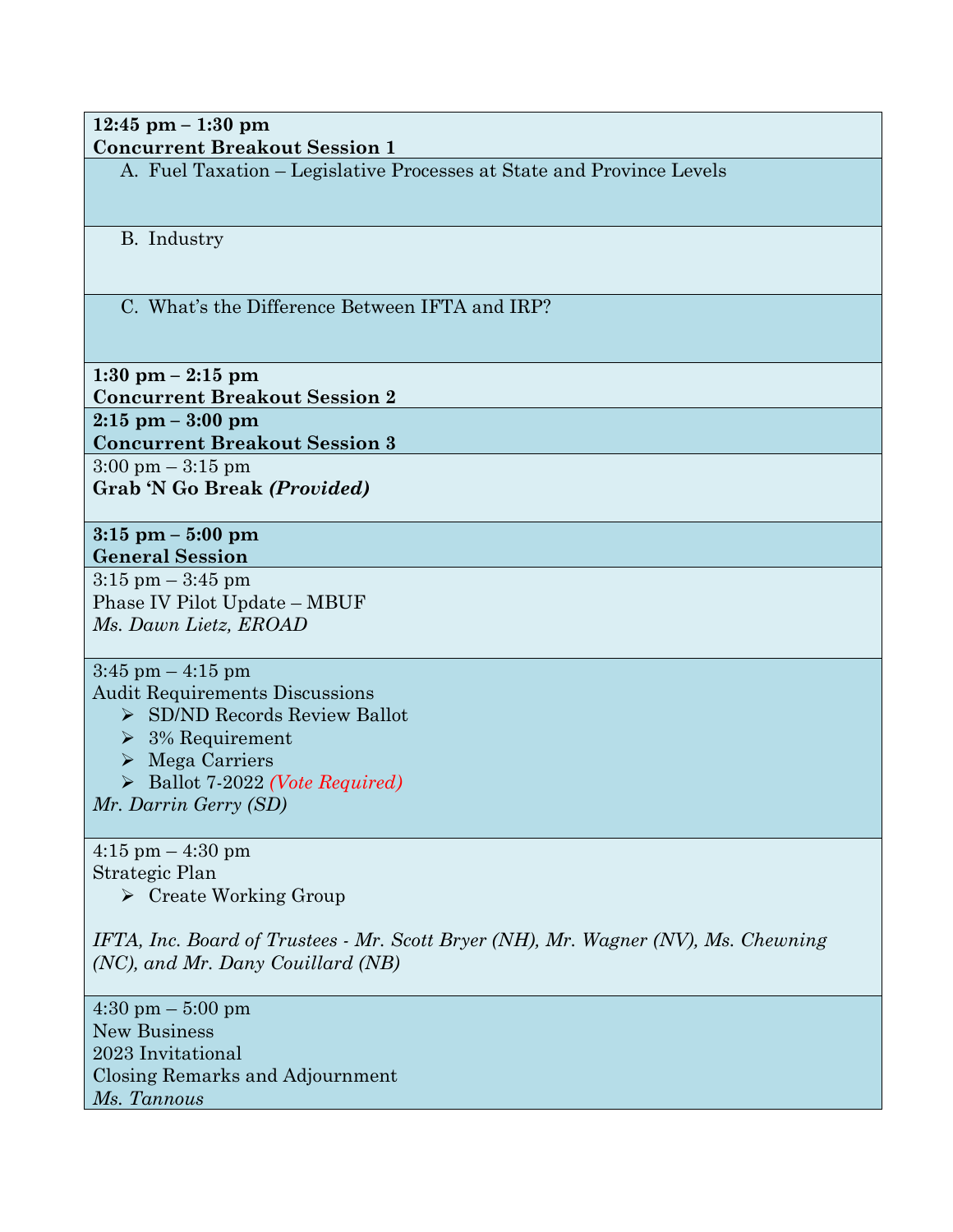# **Special Thanks to our Sponsors!**





# **Supporter**



# **Friends**



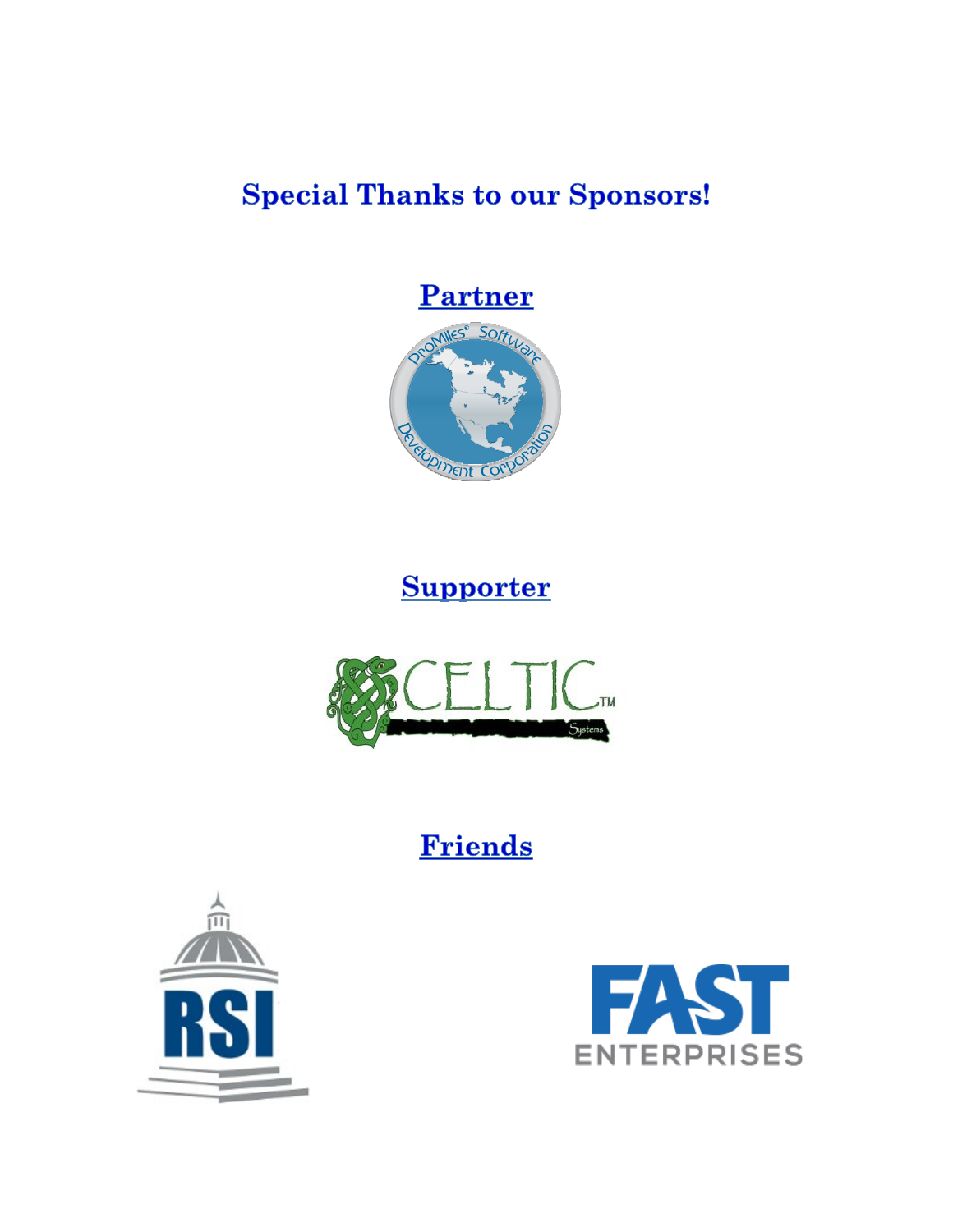# **IFTA, INC.**

# **BOARD OF TRUSTEES TEAM**

Antoinette Tannous (QC) Carmen Martorana, Jr. *President Executive Director*

Helen Varcoe (MT) Debora K. Meise

David Nicholson (OK) Jason DeGraf *Secretary IT Manager*

Rodney Richard (AR) John Szilagyi

*Members:* Rick LaRose

Dany Couillard (NB) Tammy Trinker

Darrin Gerry (SD)

L. Michael Romeo (CT) *Software Developer*

Richard Wagner (NV)

*Vice President Communications & Training Director*

*Treasurer Director of Support Services*

Scott Bryer (NH) Maria Coronado *Ex-Officio Program Compliance Review Facilitator*

Christie Chewning (NC) *Director of Administrative Services*

*Events Administrator*

Tom King

IFTA, Inc. PO Box 7147 Mesa, AZ 85216-7147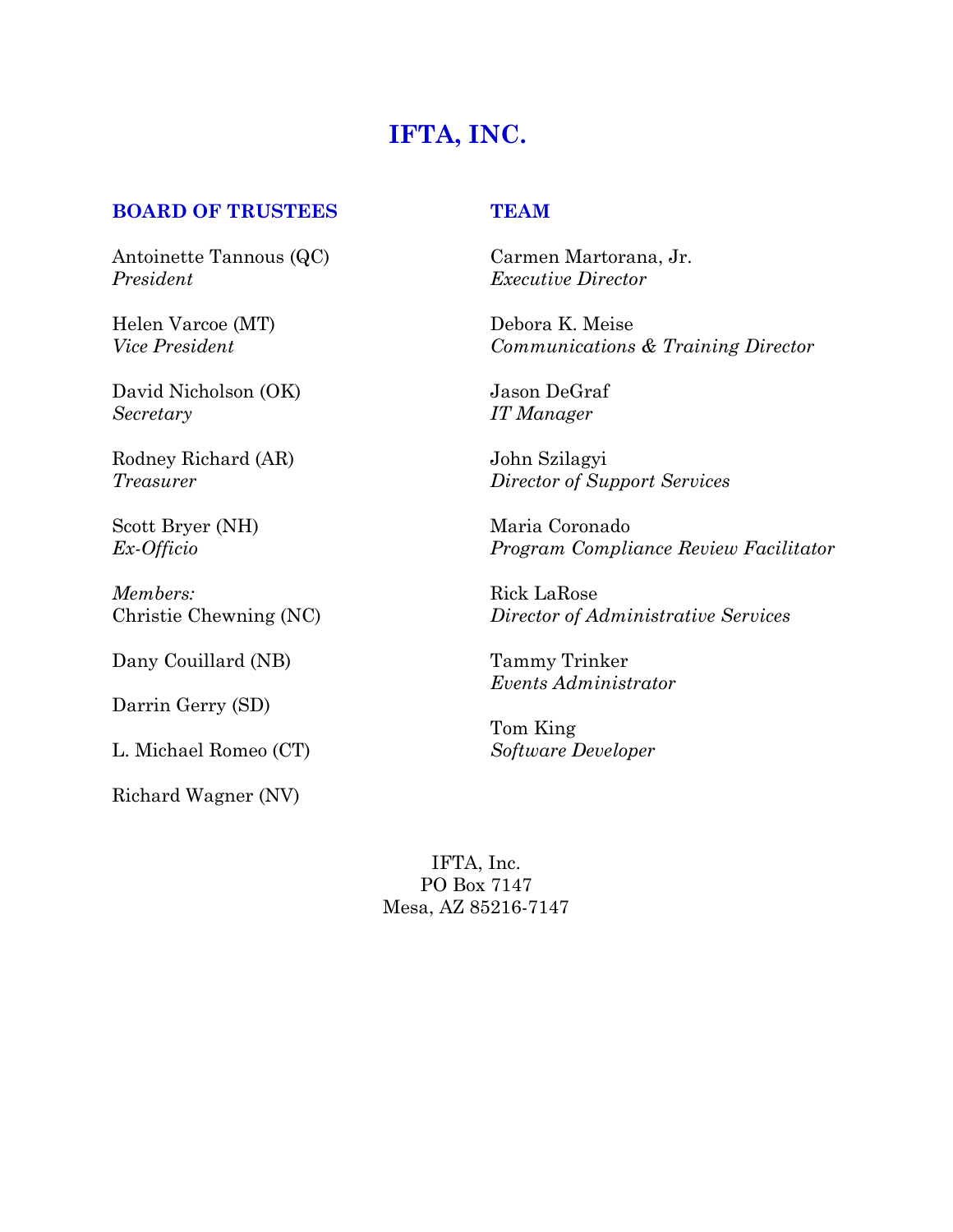# *Registration Information - ANNUAL IFTA BUSINESS MEETING*





San Diego Marriott Mission Valley 8757 Rio San Diego Drive San Diego, CA 92108-1620 619.692.3800

[Marriott Mission Valley Hotel Link](https://www.marriott.com/en-us/hotels/sanmv-san-diego-marriott-mission-valley/overview/)

[Click Here for Online Booking for Hotel Reservations](https://www.marriott.com/event-reservations/reservation-link.mi?id=1650564436675&key=GRP&app=resvlink)

#### Registration Deadline and Hotel Cut-Off **July 12, 2022**

1:00 pm – 5:00 pm

Hotel Check-In/Check-Out 4:00 pm / 11:00 am

Business Meeting Check-In August 2 (Tuesday)

## **Registration Fees:**

Non-Voting Jurisdiction Members \$545.00 Industry and General Public  $$610.00$ <br>IFTA Subscribers \$549.00 **IFTA Subscribers** 

Sponsors Contact IFTA, Inc.

### **Hotel Fees:**

Room Rate **\$161.00** Local Tax  $12.7\%$ Nightly Rate Total \$181.45

A **one**-night refundable deposit is due at the time of **booking**. Deposit is refundable if reservation is cancelled outside of 48 hours prior to arrival.

Parking  $\frac{1}{2}$  Parking  $\frac{1}{2}$  per hour up to \$29 overnight Transportation  $$17$  round trip estimate

*Quote based on EZ Ride Shuttle service provided from San Diego International Airport (SAN)* Alternate transportation options are available by visiting<https://www.san.org/to-from/Public-Transportation> .

#### **Hotel Onsite Dining:**

#### **DEN (DineEntertainNetwork)**

Sun - Sat 6:00 am – 11:00 am – Breakfast Sun – Sat 11:00 am – 10:00 pm – Lunch and Dinner (Bar is open until 11:00 pm)

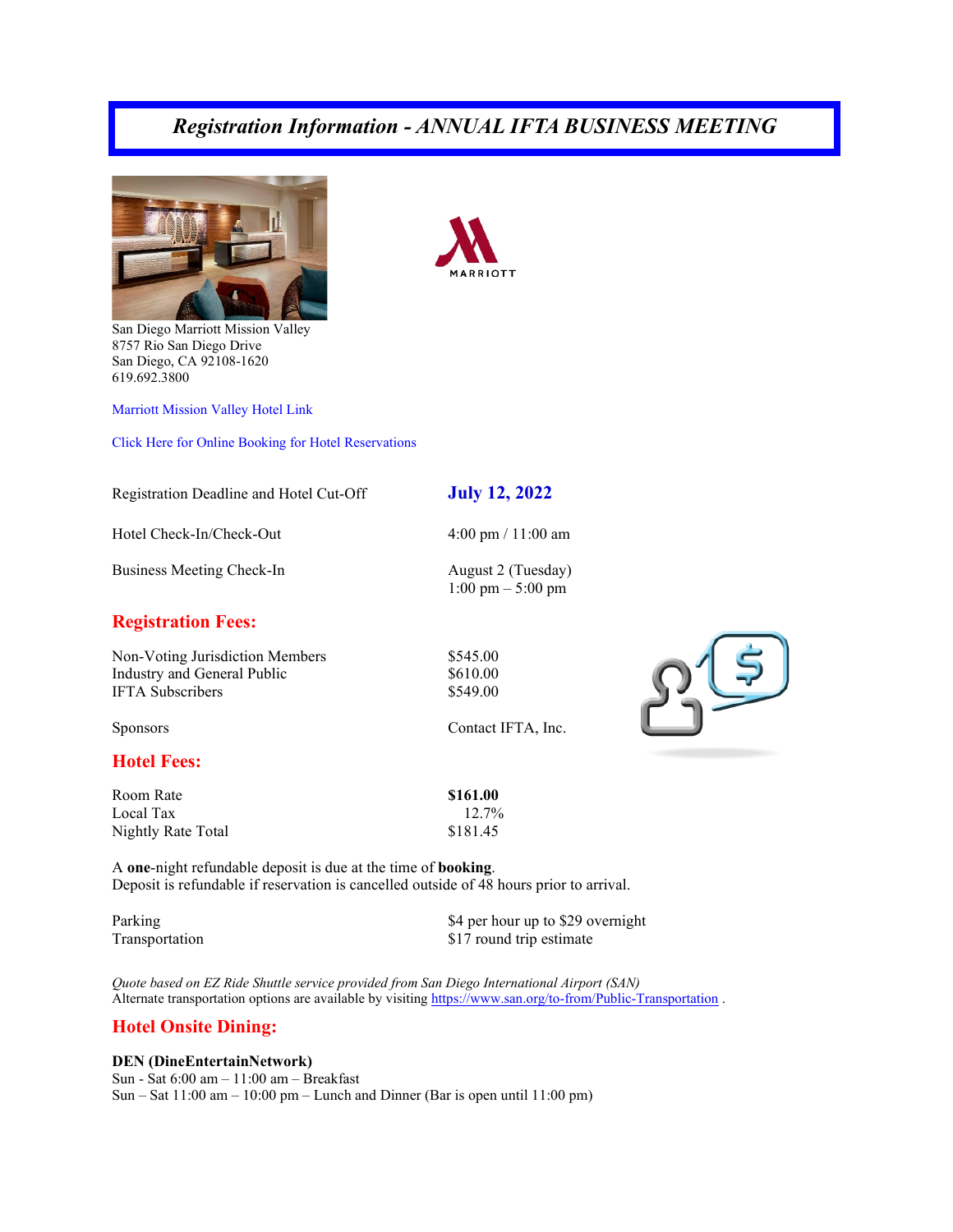*Registration Form - ANNUAL IFTA BUSINESS MEETING*

| <b>REGISTRATION DEADLINE</b><br><b>REGISTRATION FEES (Listed in US Funds) Check One:</b>                | <b>July 12, 2022</b>      |
|---------------------------------------------------------------------------------------------------------|---------------------------|
| <b>Voting Delegate, Board Member,</b><br><b>POP Traveler, or IFTA Team</b><br>( <b>Funded by IFTA</b> ) | \$0                       |
| <b>Jurisdiction Representative</b><br>(Non-POP and Non-Voting Delegate)                                 | \$545.00                  |
| <b>Sponsor</b>                                                                                          | \$0                       |
| <b>IFTA Subscriber</b>                                                                                  | \$549.00                  |
| <b>General Public and Industry</b>                                                                      | \$610.00                  |
| <b>Sponsorship Packages</b>                                                                             | <b>Contact IFTA, Inc.</b> |

*Cash is not accepted as a form of registration payment.*

*Attendees can pay their registration fees by check, money order, or Credit Card via PayPal. Jurisdiction representatives may also pay registration fees by ACH and should contact IFTA, Inc. a[t accounting@iftach.org](mailto:accounting@iftach.org) regarding all ACH payments.*

*Individual or group invoices are available upon request.*

| <b>FIRST NAME:</b>                      | <b>LAST NAME:</b>                  |                                   |  |
|-----------------------------------------|------------------------------------|-----------------------------------|--|
| <b>TITLE:</b>                           |                                    |                                   |  |
| <b>COMPANY/</b><br><b>ORGANIZATION:</b> |                                    |                                   |  |
| <b>MAILING ADDRESS:</b>                 |                                    |                                   |  |
| CITY:                                   | <b>STATE</b> /<br><b>PROVINCE:</b> | <b>ZIP/POSTAL</b><br><b>CODE:</b> |  |
| <b>TELEPHONE:</b>                       | E-MAIL:                            |                                   |  |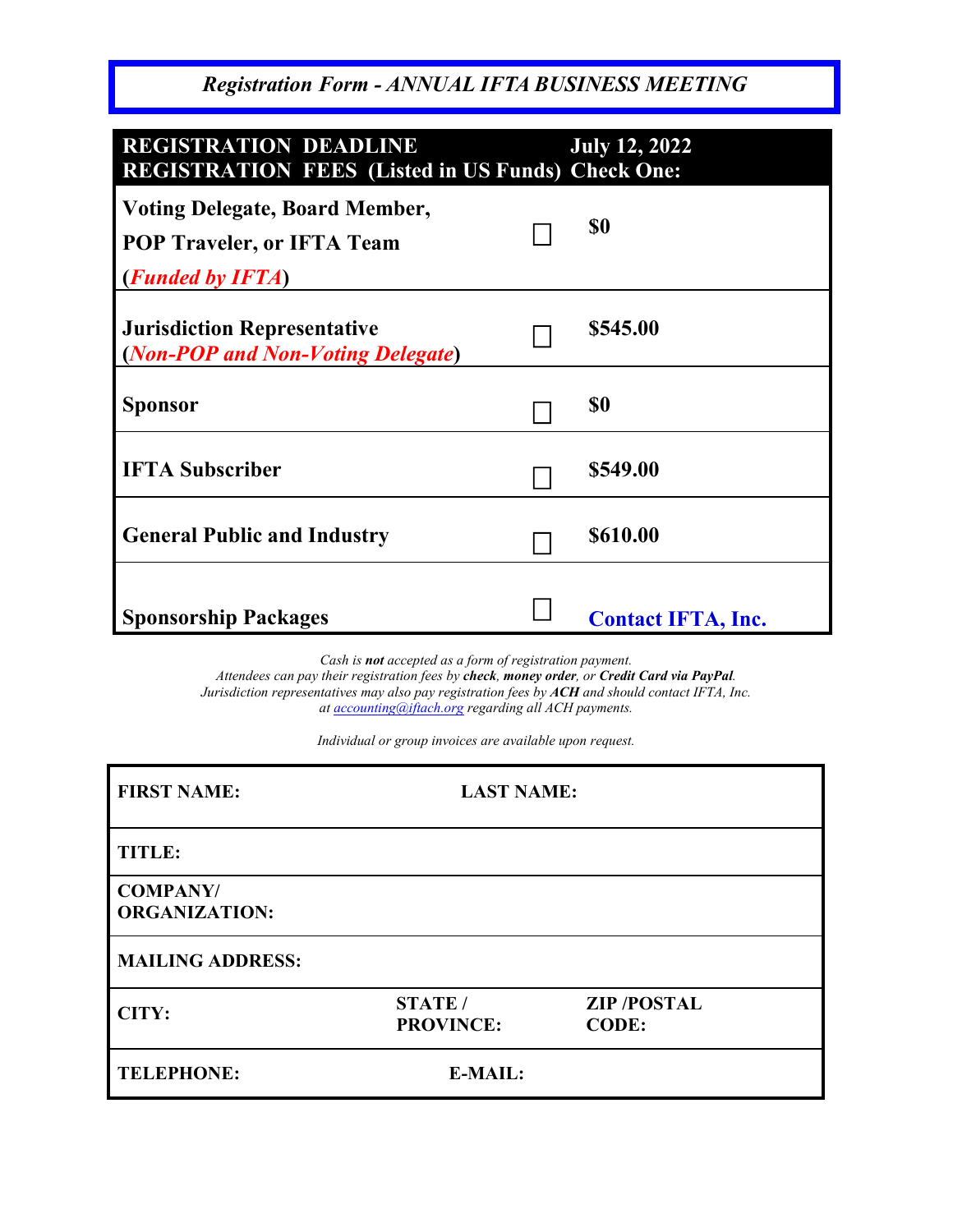# *Registration Questions - ANNUAL IFTA BUSINESS MEETING*

|    | 1. Do you have food allergies or restrictions?        | YES $\Box$ | $NO$ $\Box$ |
|----|-------------------------------------------------------|------------|-------------|
| 2. | Please identify any food allergies/restrictions here: |            |             |
|    | 3. I have read and acknowledge the Code of Conduct.   | YES $\Box$ | $NO$ $\Box$ |
|    | 4. I have read and acknowledge the COVID-19 Policy.   | <b>YES</b> |             |